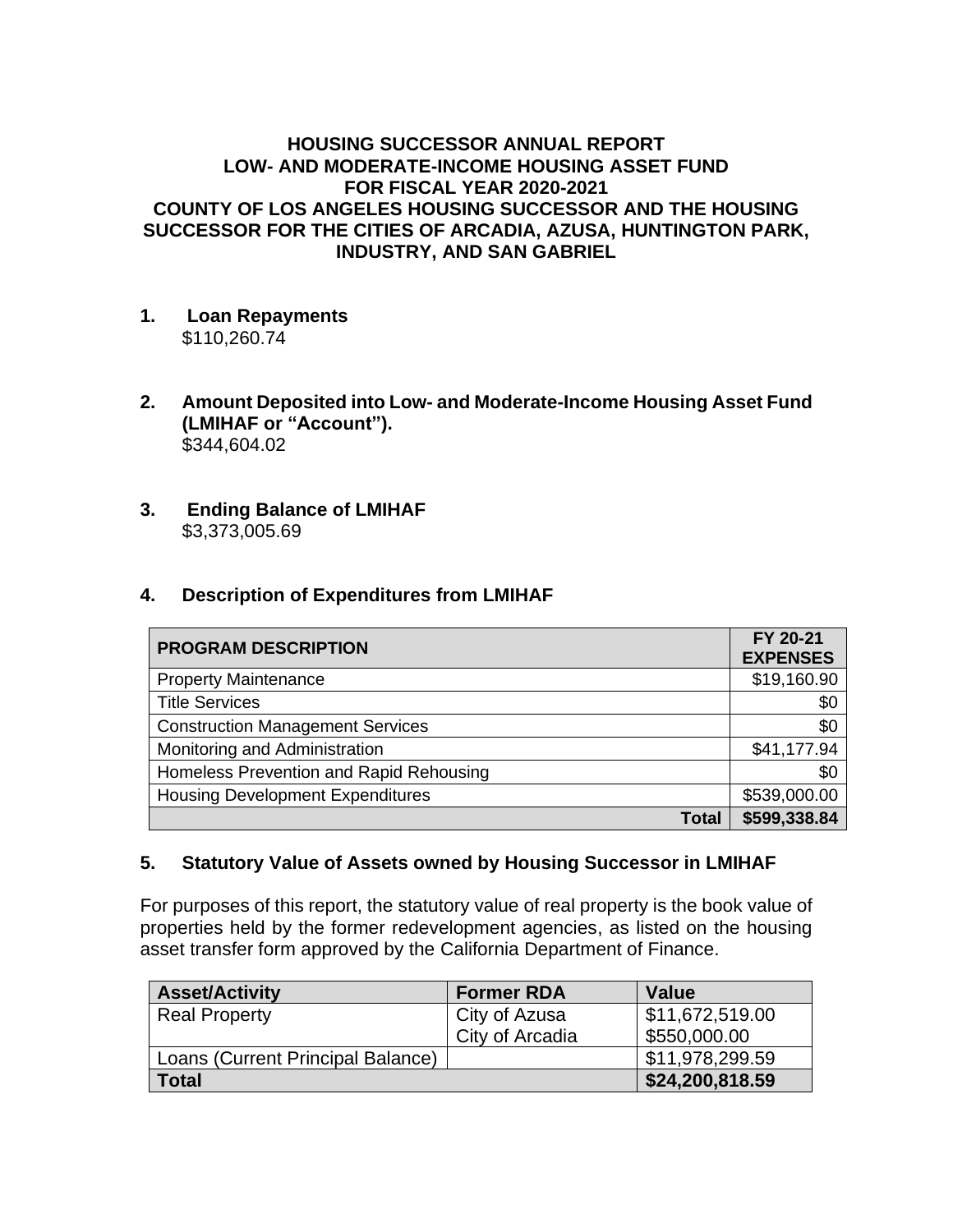## **6. Descriptions of Transfers**

Pursuant to Health and Safety Code Section 34176.1(c)(2) the Housing Successor received a transfer of funds from the City of Irwindale Housing Successor on May 8, 2019 in the amount of \$550,000. The funding will be used to help close a financing gap for the Whittier Place Apartments Phase II project.

The Whittier Place Apartments Phase II, located at 4101-4117 Whittier Boulevard in unincorporated East Los Angeles, includes construction of 34 apartment units, with 33 one-bedroom and studio permanent supportive housing units and one manager unit. The target populations include homeless veterans and homeless persons with mental illness.

## **7. Project Descriptions, Recognized Obligation Payment Schedule (ROPS)**

The Housing Successor has not received and is not holding any property tax revenues pursuant to ROPS.

### **8. Real Property Owned by the Housing Successor**

The following is a list of vacant real properties owned by the Housing Successor and their status.

| <b>ASSESSOR PARCEL NUMBER</b> | <b>STREET ADDRESS</b>           | <b>STATUS</b>                    |
|-------------------------------|---------------------------------|----------------------------------|
|                               |                                 |                                  |
| <b>City of Arcadia</b>        |                                 |                                  |
| 5779-014-900                  | 15 Lucille Street               | Staff identifying options and    |
| 5779-014-901                  | 19 Lucille Street               | analyzing feasibility to develop |
|                               |                                 | the properties as one            |
|                               |                                 | affordable housing project.      |
|                               |                                 |                                  |
| <b>City of Azusa</b>          |                                 |                                  |
| 8612-001-920                  | 629 N. Glenfinnan Avenue        | Determine with the City of       |
| 8612-001-922                  | 630 East 6 <sup>th</sup> Street | Azusa the potential              |
| 8612-001-919                  | 670 East 6 <sup>th</sup> Street | development options for the      |
| 8612-001-907                  | 616 North Cedarglen Drive       | properties.                      |
| 8612-001-916                  | 601 North Cedarglen Drive       |                                  |
| 8612-001-921                  | 606 North Glenfinnan Avenue     |                                  |
| 8612-001-917                  | 615 North Cedarglen Drive       |                                  |
| 8612-001-918                  | 627 North Cedarglen Drive       |                                  |
| 8612-001-905                  | 641 North Glenfinnan Avenue     |                                  |
| 8612-001-906                  | 600 East 6 <sup>th</sup> Street |                                  |
| 8612-001-908                  | 628 North Cedarglen Drive       |                                  |
| 8612-001-909                  | 627 E. Lime Avenue              |                                  |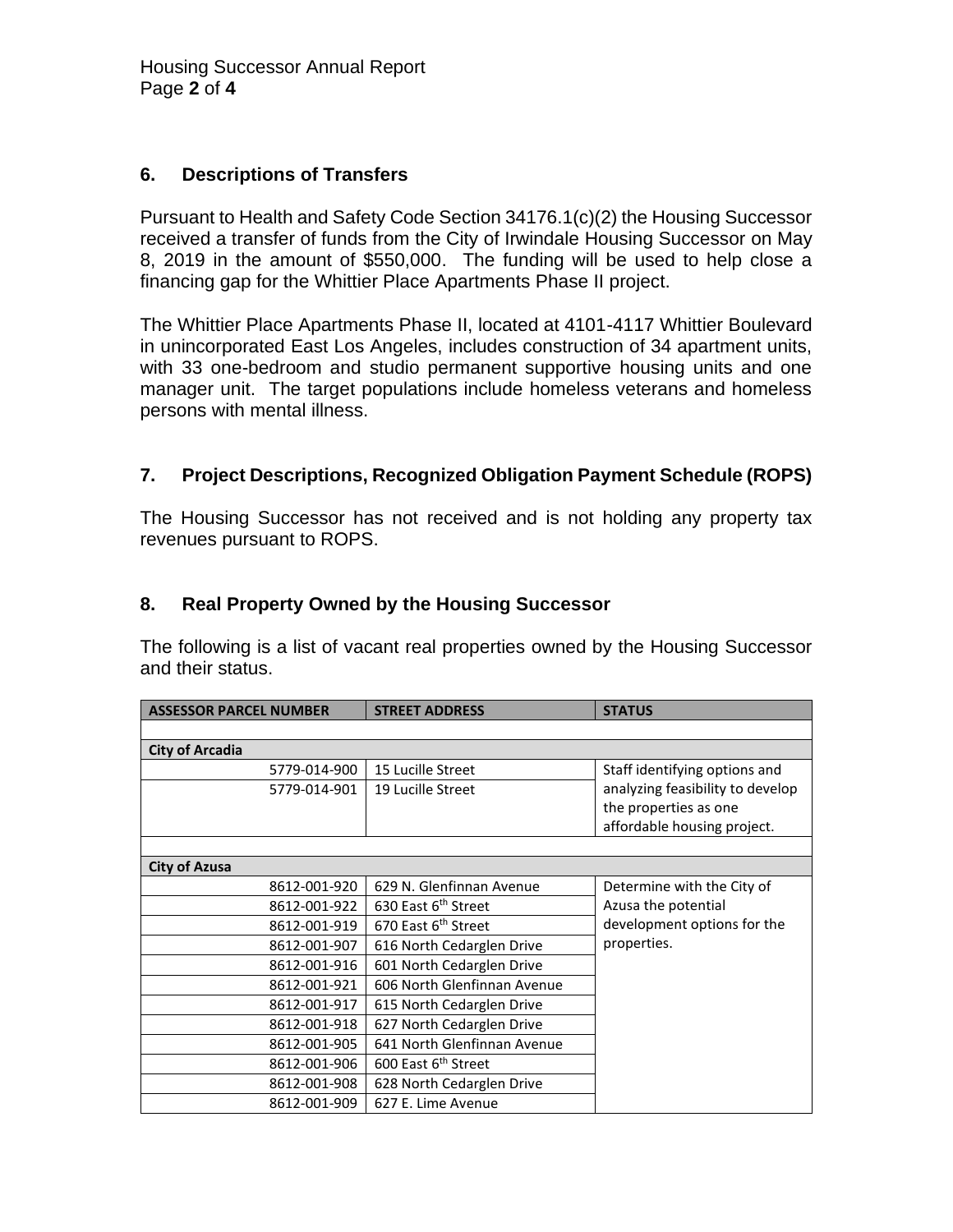| <b>ASSESSOR PARCEL NUMBER</b> | <b>STREET ADDRESS</b>           | <b>STATUS</b> |
|-------------------------------|---------------------------------|---------------|
| 8612-001-910                  | 630 North Cedarglen Drive       |               |
| 8612-001-911                  | 630 North Glenfinnan Avenue     |               |
| 8612-001-912                  | 610 East 6 <sup>th</sup> Street |               |
| 8612-001-913                  | 611 East Lime Avenue            |               |
| 8612-001-914                  | 645 East Lime Avenue            |               |
| 8612-001-915                  | 633 North Glenfinnan Avenue     |               |

# **9. Descriptions of Outstanding Obligations Pursuant to Section 33413**

Replacement Housing: The Housing Successor has no outstanding replacement or inclusionary housing obligation pursuant to Section 33413.

### **10. Extremely Low-Income**

Section 34176.1(a)(3)(A) mandates that the Housing Successor require at least 30% of the LMIHAF be expended for development of rental housing affordable to and occupied by households earning 30% or less of Area Median Income (AMI). Through support of permanent supportive housing developments, the Housing Successor has met this goal, however this information is not required to be reported until 2024.

### **11. Senior Housing**

The Housing Successor is to calculate the percentage of deed-restricted rental housing units restricted to seniors and assisted by the Housing Successor and former redevelopment agencies within the previous 10 years in relation to the aggregate number of deed-restricted rental housing assisted by the Housing Successor or the former redevelopment agencies in this reporting period.

Forty-two (42) senior deed-restricted rental-housing units were assisted by the former redevelopment agencies and the Housing Successor in the previous 10 years. A total of 134 non-senior deed-restricted rental-housing units were assisted by the former redevelopment agencies and the Housing Successor in the previous 10 years. Therefore, 31% of the deed-restricted rental housing units assisted by the former redevelopment agencies and the Housing Successor in the past 10 years were restricted to seniors.

### **12. Excess Surplus**

Excess Surplus is defined in Section 34176.1(d) as an unencumbered amount in the LMIHAF that exceeds the greater of one million dollars, or the aggregate